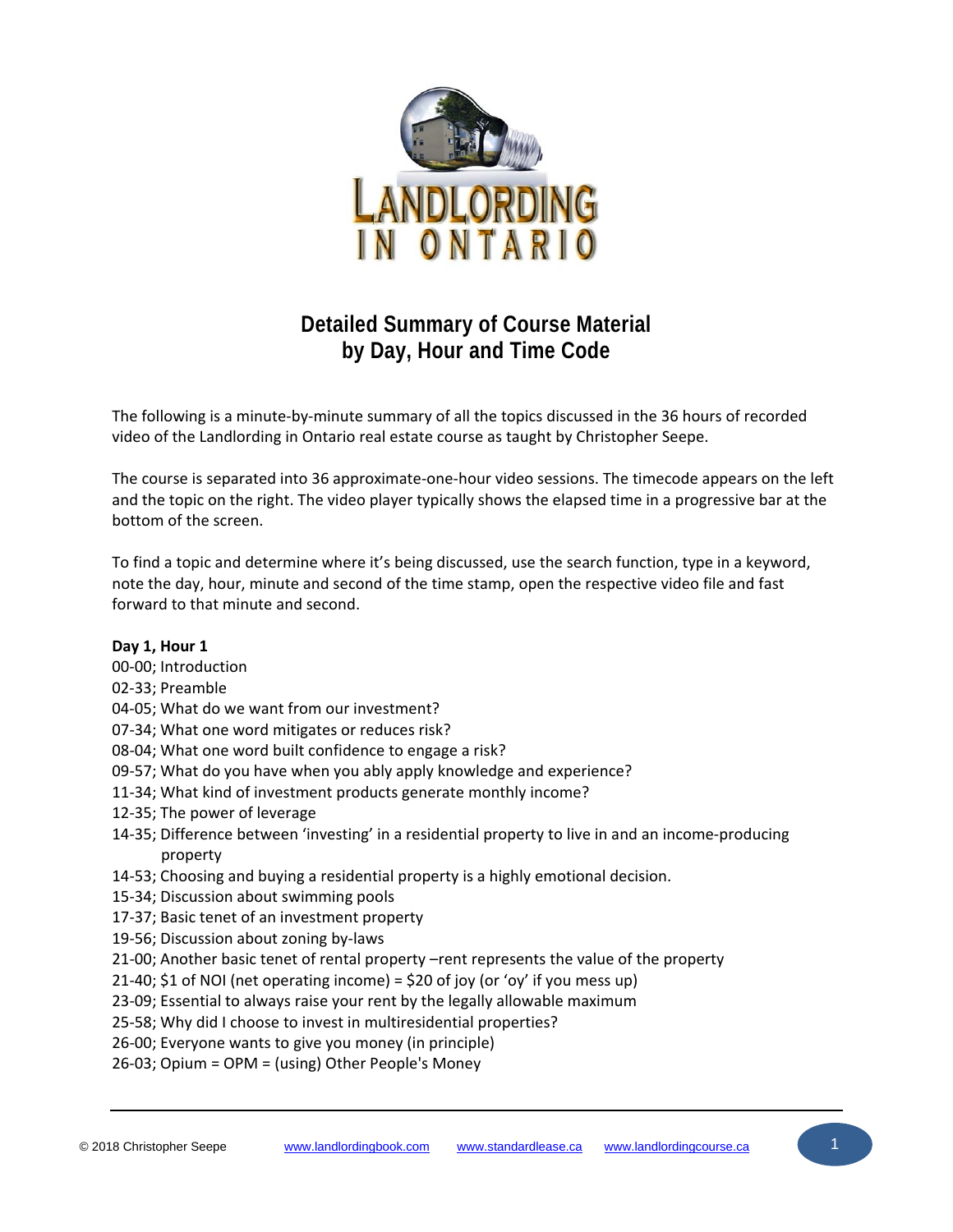- ‐16; Using leverage properly
- ‐38; Risk tolerance and Debt Service Converage Ratio (DSCR)
- ‐10; 25% down to buy 100% ownership
- ‐55; What is equity?
- ‐14; Fundamental measurement of your asset wealth
- ‐44; ROI ‐ Return On Investment and Return Of Investment
- ‐28; Inflation protection
- ‐06; Worst case safety net
- ‐42; In Ontario, multiresidential investment properties are in high demand and low supply.
- ‐00; 87% of purpose built rental properties in Ontario were built before 1979
- ‐23; What's the write‐off time for an apartment building (depreciation or RCCA)?
- 34:40; Banks love multires
- ‐52; Benefit of a long amortization rate
- 35-55; Multires is not passive income but it can eventually become relatively passive if you hire a property manager
- ‐42; Real estate can be volatile in short term but very stable in long term
- ‐23; Attendee asks if 83% of all the wealth in Canada is in real estate
- ‐00; Real estate is improvable
- ‐45; I ruled out investing in condos
- ‐43; August 2017, government passed Rent (un)Fairness Act, especially all rental properties are under rent control
- ‐26; Can't control condo maintenance fees
- ‐10; Began 10 reasons to be a landlord

## **Day 1, Hour 2**

- ‐09; What makes a good investment property
- ‐26; Commercial lending
- ‐29; Most lenders treat 4‐plexes and smaller as a residential mortgage and 5+ as a commercial mortgage
- ‐42; Commercial properties must have an environmental assessment. Generally don't ask for 4‐plex or less
- 00-53; You are locked into a commercial mortgage. You can't change, blend, increase or pay it off early
- ‐36; Discussion on how Improvements increase the value of a property
- ‐49; Tangible improvements can be leveraged
- ‐07; You can collateralize (borrow against) it
- ‐12; Modest increase in NOI = exponential increase in ROI
- 03-28; My 5<sup>th</sup> property was paid for by refinancing from the 1<sup>st</sup> one
- ‐07; If property tax goes up \$1,000 = \$20,000 loss in property value. Lost \$15,000 in borrowing power
- 05-22; Not increasing rent because you want the tenant to stay will cost you tens of thousands of potential borrowing dollars (leverage)
- ‐23; N1: Annual rent guideline increase do it every year
- ‐40; When the lease ends, the law states it automatically converts to month‐to‐month
- 07-45; You can increase the rent any time after 12 months from when you last increased it, with three months' advance written notice
- 08-11; In the 9<sup>th</sup> month of the first lease, issue an N1 rent increase notice to state that the rent increases by the authorized guideline in three months
- ‐18; Well‐maintained and fully occupied rental property rarely depreciates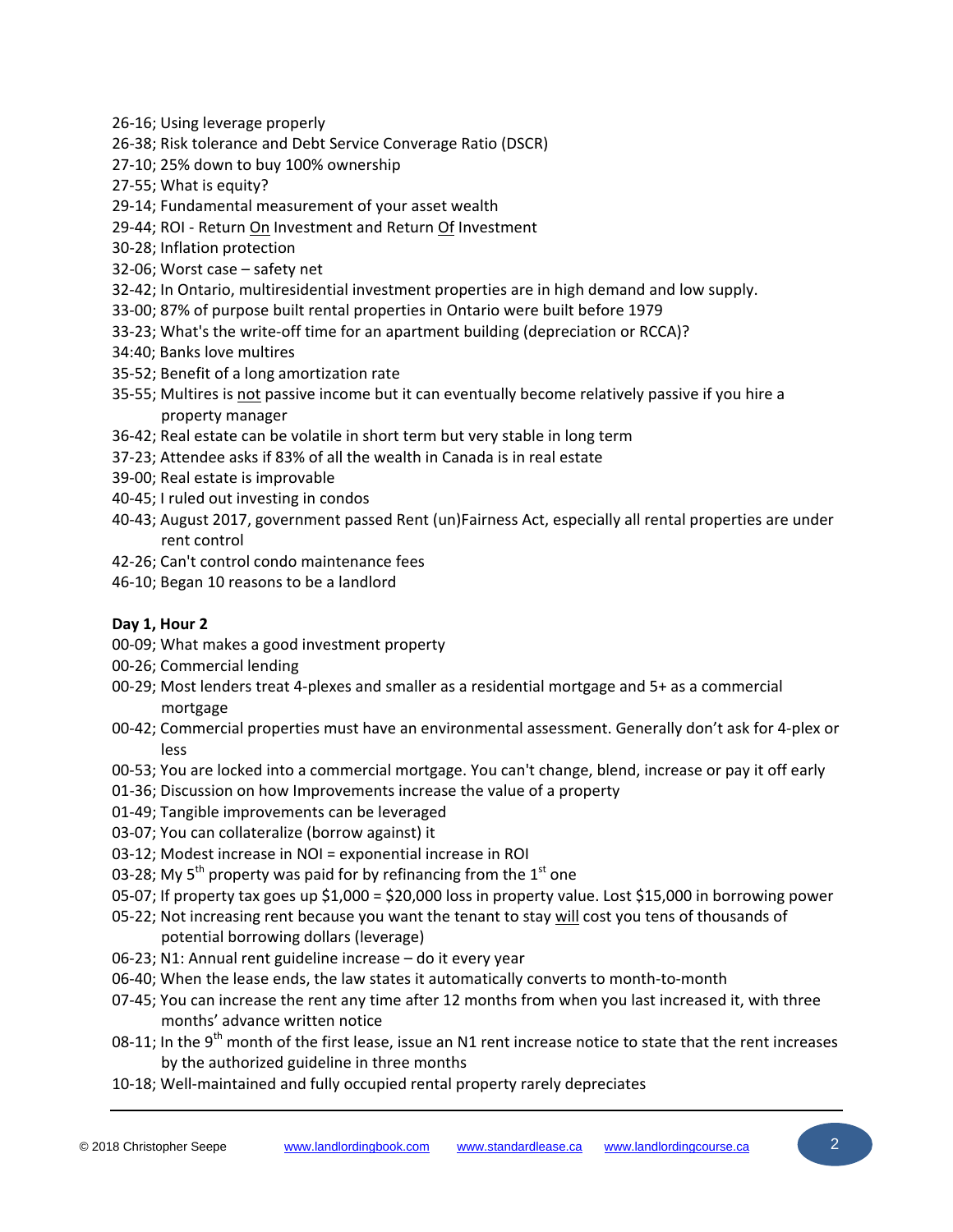- ‐20; Stigmatism is an influence without merit that affects the value of a property
- ‐09; Do you have to disclosed a stigmatism?
- 17-50; Ontario's Limitations Act limits how long a consumer has to make a claim for anything they think has a material defect
- 18:00; There are two kinds of defect: patent or obvious defect, and latent (meaning 'late') defect
- ‐34; Filing a court action starts from the date of discovery of the latent defect
- ‐26; Multires investment property as a safety net
- ‐57; Insurance or hedge against downside in other income streams
- ‐13; 'Hoping' for appreciation in a multires property is speculation
- ‐00; Another benefit of multires is the satisfaction of helping provide quality housing
- ‐17; Began 40 reasons not to be a land lord
- ‐36; Risk of long term investment financial lost, no equity and/or no liquidity
- ‐18; Bad tenants. Also not paying rent on time or at all is most common
- ‐00; What to do with a tenant who has an incessant barking dog?
- ‐36; Are you a people person?
- ‐40; Are you a master of cash flow?
- ‐00; You must keep on top of you contractors
- ‐17; Review property taxes every year
- ‐31; Many people who formally appeal their property taxes receive some kind of adjustment
- ‐03; Don't succumb to the pressures of a vacancy
- ‐34; Bad legislation traps many unwary landlords
- ‐32; In 2017 government took away landlord's ability to pass on electricity cost increases to tenants
- ‐42; Who created the rapid increase in electricity costs?
- ‐45; What is causing the rapid increase in electricity costs?
- ‐38; Mainstream lender qualification process is very difficult
- ‐00; When buying an investment property you will inherit the previous owner's problems
- ‐31; You must quantify, monetize and resolve such issues
- ‐16; Right of quiet enjoyment
- ‐46; Stigmatism examples
- ‐07; Unpleasant life experiences
- ‐20; New law for early lease termination due to domestic violence
- ‐56; Unattended death
- ‐05; Who pays, and how much, to cleanup a crime scene or unattended death?
- ‐24; If the fire or police department kicks in a door in the commission of a crime, the owner pays for repairs.
- ‐41; Tenants call after hours
- ‐04; Security deposits are illegal
- 55-14; Professional tenants exist in Ontario primarily because of bad government policies and procedures
- ‐36; Time commitment
- 59-48; Rent policy tenant must pay on the  $1<sup>st</sup>$

# **Day 1, Hour 3**

00-00; Polite reminder on the 2<sup>nd</sup> of rent due

00-21; N4 issued on the  $3^{rd}$  if no response or payment plan established

- ‐11; What forms of rent payment can a landlord demand?
- ‐10; LTB rules are hash on landlords ‐ write the wrong name, date, etc. and application might be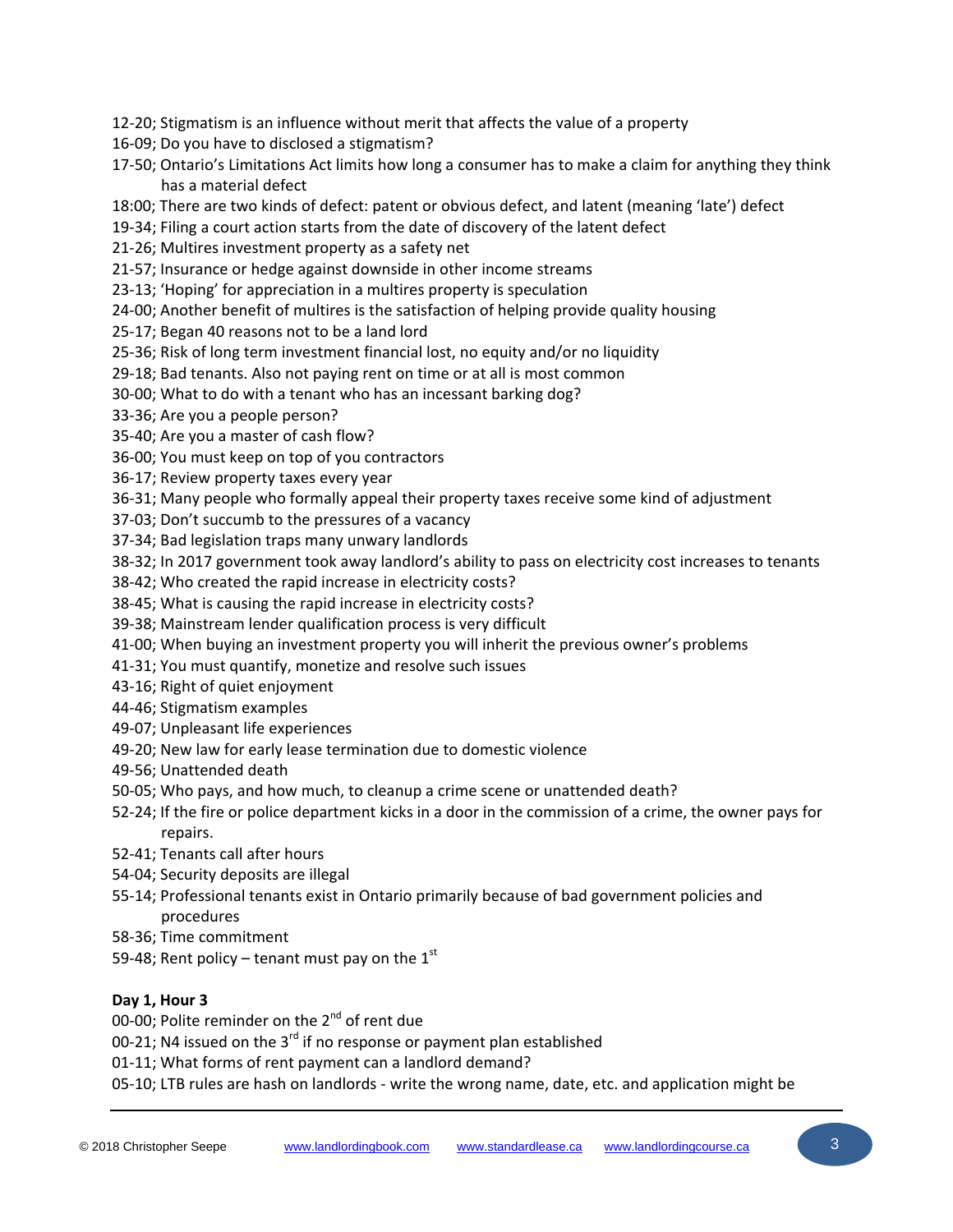disallowed

- ‐21; To schedule an LTB hearing can take 2+ months
- 05-38; Discussion about L2 filing for eviction, especially violating neighbour's right of quiet enjoyment
- ‐18; Procedure for delivering N5 before filing L2 notice for evection
- ‐07; Evicting for consistently late payment of rent. What defines 'consistent'?
- ‐42; 91% of applications to the LTB are from landlords
- ‐47; 75% of applications to the LTB are for non‐payment of rent
- ‐08; Ontario has the longest eviction process in Canada
- ‐49: Attendee question regarding illegal second suites
- ‐52; Discussion about educating brokers on the new Standard Lease and the new Cannabis Act
- 15-15; Real estate agents who place tenants for landlords need to know Human Rights Code, Charter of Rights & Freedoms, Municipal Act, Residential Tenancies Act, by‐laws, Building Code, Fire Code, Electrical code, Privacy Act, maybe the Limitations Act (may be) … doesn't include possible need to know Corporations Act, tax laws, etc.
- ‐00; Attendee question about renters looking to move towards ownership

‐20; Housing crisis

- ‐07; What is the fatal flaw with seniors?
- ‐40; Attendee question about whether the City will allow an illegal second suite to be made legal
- ‐12; I wrote article that criticized the Real Estate Council of Ontario (RECO)
- ‐40; Attendee question about the 50,000+ rent non‐payment applications at the LTB
- ‐59; RentCheck, a tenant credit check service also collects tenant rental history

‐05; Hoarders

- ‐00; How to evict for violation of the rights of a landlord or neighbour
- ‐30; Human Rights Code and a landlord's obligation to 'accommodate to the point of undue hardship'
- ‐09; What is 'vacancy de‐control?
- ‐00; Capital gains when selling a property
- ‐09; Recoverable Capital Cost Allowance (RCCA) must be repaid when selling a property
- ‐57; Discussion about rent control
- ‐54; Attendee question do you know the formula calculating the rent control guideline?
- ‐55; What is variable refrigerant flow (VRF)?
- 47-56; Who pays for damage (including latent odours) caused by pets?
- ‐30; Business and legal challenges can come from unlikely places
- ‐34; 'Landlords ae rich'
- ‐34; Know the fire code
- ‐52; Finding 'good' trades people
- ‐57; The five pillars of Landlording in Ontario

## **Day 1, Hour 4**

- 00-24; Municipality property taxes multires taxes are much higher than single family homes in many municipalities. Can't pass on to the tenants more than 3% of capital costs per year
- 02-54; Empirical evidence that tenants with utilities included in rent consume almost twice that used by non‐inclusive tenants
- ‐02; Suite metering
- ‐22; Rooming house challenges
- ‐06; Evicting for landlord's use
- ‐27; 'Renovictions'
- ‐30; Multires investment is definitely not passive income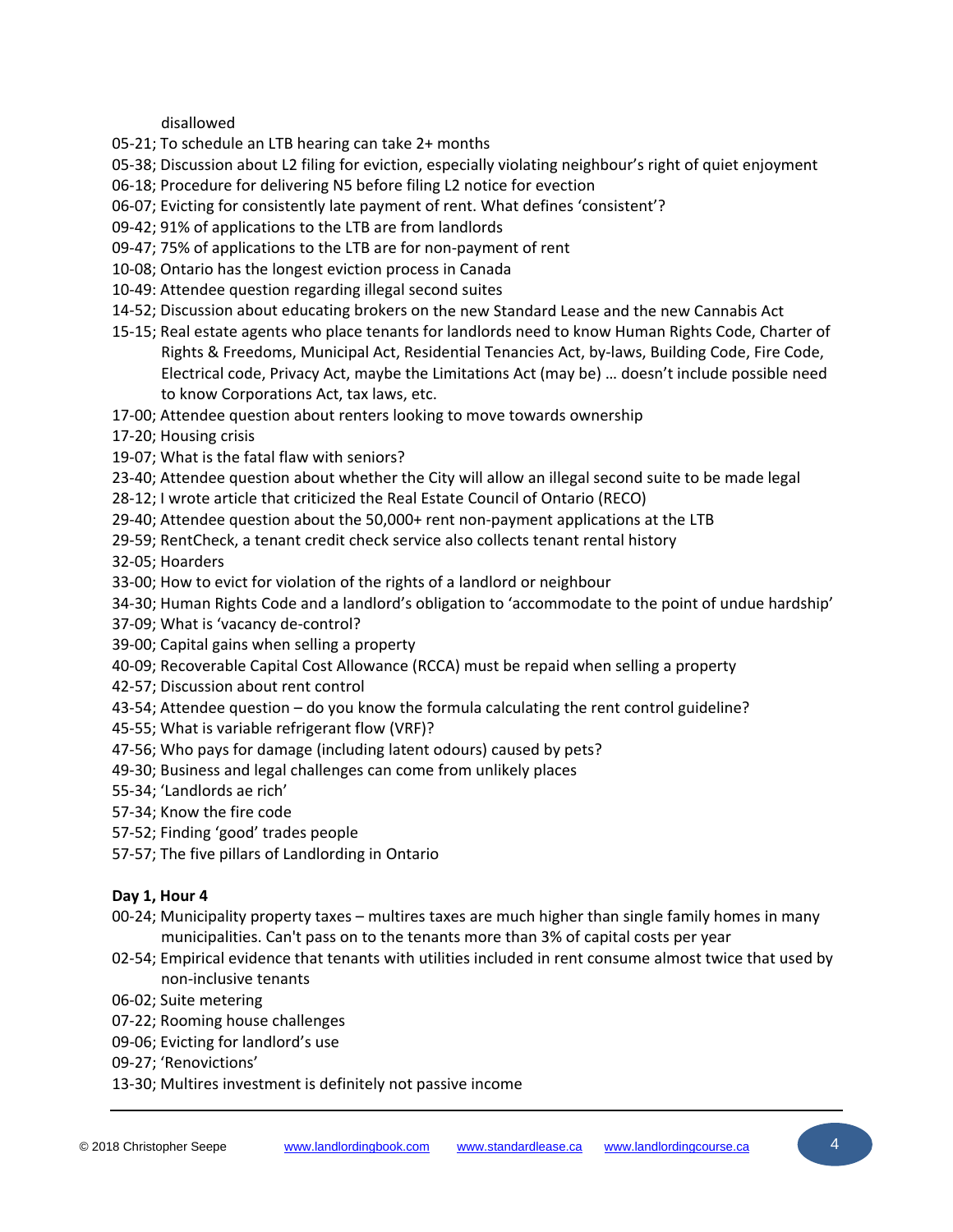- ‐44; Know your tenants' rights.
- ‐44; Discussion about being dealing with tenants who declare they know their rights
- ‐22; Rent control guidelines
- ‐31; When can a realtor take off their realtor hat?
- 25-58; The business relationship with buyers and sellers is with the real estate brokerage, not the individual realtor
- ‐19; What do you need to know before making an investment in a property? Who is working against you?
- ‐04; How can the rent goes up 11% in one year if there's rent control?
- ‐11; Most municipalities are not friendly towards landlords
- ‐38; Tenancy legislation is written for the 'average' tenant but for the lowest common denominator of landlord, that is, every landlord is treated as a slumlord
- ‐31; Tenant advocacy groups and imbalance of landlord and tenant rights
- ‐12; What are the risks of a multires investment? What do you want to be protected against?
- ‐44; The issue with refunding a buyer's deposit
- ‐13; Build a 'legal fortress' with the right experts
- 42-42; What cost do you want to recover when you buy a property?
- ‐10; Depreciation of capital cost versus write‐off of repair cost
- ‐55; Does a landlord need a reserve fund?
- ‐43; Discussion about corporate and personal tax
- ‐07; What knowledge do you need to assess a property's investment potential?
- 54-19; While MLS rules state property tours must be allowed, tours before an accepted offer rarely happen

#### **Day 1, Hour 5**

‐03; Can you inspect the common areas before putting in an offer?

- ‐25; Multiple tours can be infringement of the right of quiet enjoyment
- 03-52; The high the property's expenses the lower the value of the property
- ‐07; \$1.00 of net operating income can increases or decrease the value of a property by 16% to 20%
- ‐35; What does the move‐in date of each tenant tell you?
- 11-10; Discussion good luck collecting the LTB court fees or award if the landlord wins
- ‐47; Discussion on credit score report
- ‐39; Do you ever use your gut instinct when're screening a tenant?
- ‐17; Discussion on property line and right of way
- ‐25; Who holds title to the property?
- ‐23; What is the most litigious type of property?
- ‐57; Paying the right price
- ‐47; You must know local market rents
- ‐20; Introducing financial analysis
- ‐10; Know any get‐rich‐quick schemes?
- ‐08; You can't leverage 90% of property value
- ‐36; You can't refinance a commercial property
- ‐07; Look out for the lender's 'evil' first right of refusal clause
- ‐52; Everyone is looking for obvious upsides
- ‐08; Install a hot water tank in each unit
- ‐35; Discussion on cost versus for installing hot water tank in each unit
- ‐35; Three hot water tanks alone consume more than 85% of the total common area cost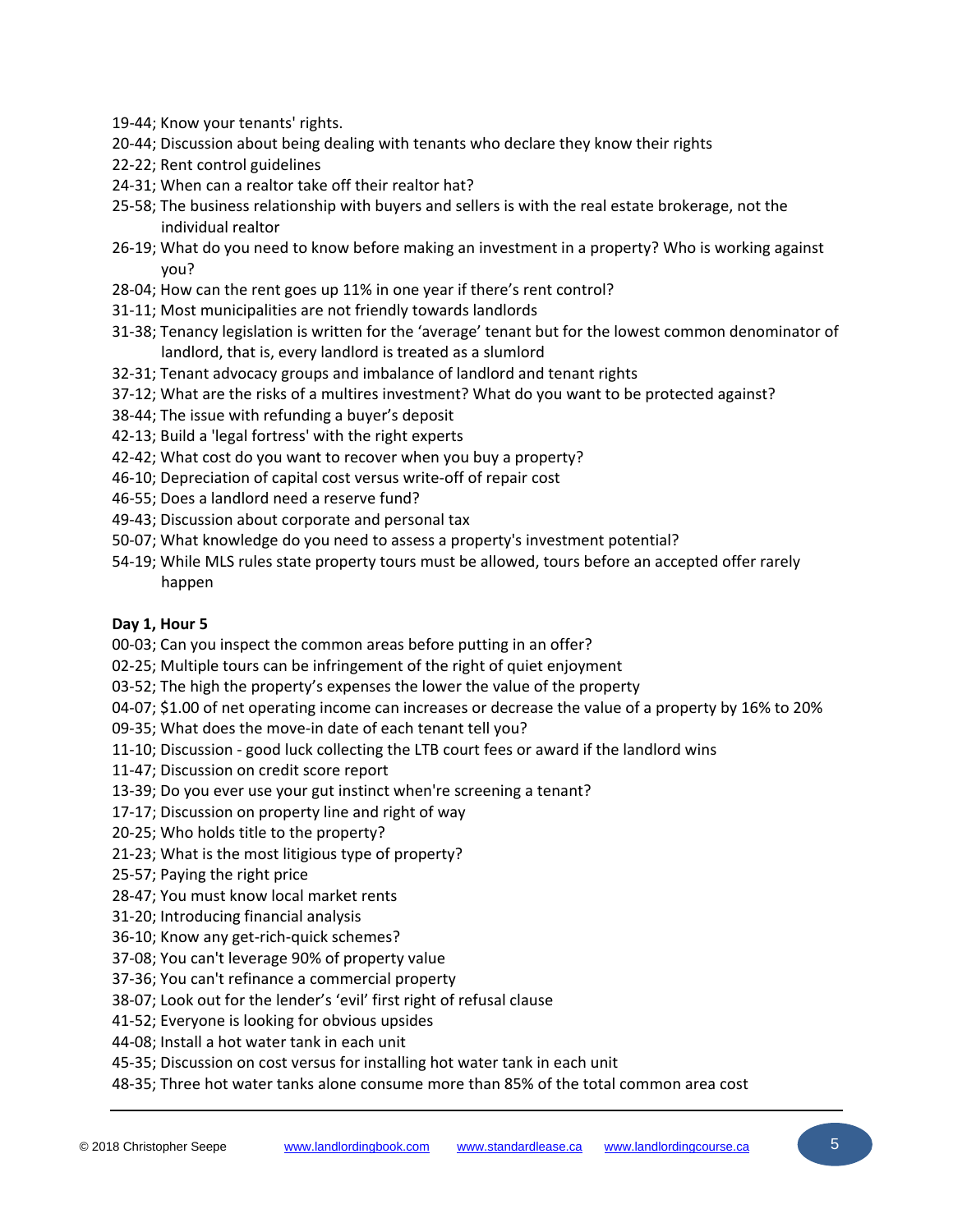‐14; Are solar panels financially viable?

- ‐36; Ontario rent control limits
- ‐48; What about converting rental units to condos?
- ‐00; Municipalities can't 'touch' co‐operative housing
- ‐53; Municipalities are bound by the Municipal Act
- ‐22; Places to Grow Act
- ‐13; Can a new buyer evict an existing tenant?

## **Day 1, Hour 6**

‐02; Insure for replacement value, not market value

- 02-43; Know your numbers-you only need high school math to crunch most numbers
- ‐15; Determining a 30‐unit apartment building cash flow is generally same as a duplex
- ‐00; Why can the water bill be an issue even if the tenant says they'll pay the bill?
- ‐30; Can you split the bill between two tenants sharing one meter?
- ‐29; Simple example of cash flow analysis
- ‐08; What sources of income might be possible with an income‐producing property?
- ‐18; Why separate out parking rent from the apartment rent?
- 32-34; What kinds of operating expenses might be expected with an income-producing property?
- ‐24; What types of inspections must be done every year?
- ‐47; Discussion on depreciation
- ‐00; What is Capital Cost Allowance (CCA)?
- ‐59; Use an accountant, lawyer, tax consultant and bookkeeper who are intimately knowledgeable about real estate matters
- ‐26; Establishing the land‐to‐building value for your accounting books, and why this must be done
- ‐53; Running through a detailed example
- ‐41; What can you do to reduce paying the 40% to 42% corporate tax?
- ‐53; Reducing taxable income

# **Day 2, Hour 1**

‐34; introduction

- ‐38; Reviewing the Landlording in Ontario (LIO) course spreadsheet to the 'NOI' level only
- 00-50; What do we need to know to determine if property is a good investment?
- ‐21; Knowing anticipated and previous capital costs are very important
- 05-34; What does net operating income not consider when determining the value of a property?
- ‐02; What costs must a property's income cover?
- ‐38; Discussion about the physical condition of a property
- ‐46; Attendee question do you pay only interest on your line of credit?
- ‐30; Why can a millionaire can still be declined a loan?
- ‐56; Why might a lender appraise a property lower than the buyer and seller's negotiated price?
- ‐36; Attendee question does the lender comes to look at the building as well?
- 16-27; Why are lenders demanding 30% down payment instead of the traditional 25%?
- ‐31; More detailed review of the LIO property analysis spreadsheet
- ‐23; Do your homework. Don't offer a \$1,000,000 for a property that is only worth \$800,000
- ‐38; Accepting that you'll likely have to overpay to purchase an a multires property in Ontario
- 24-19; Should you hold the property title personally or use an incorporated company?
- ‐59; Intangibles that may affect property value
- ‐22; How do you find out about crime rate?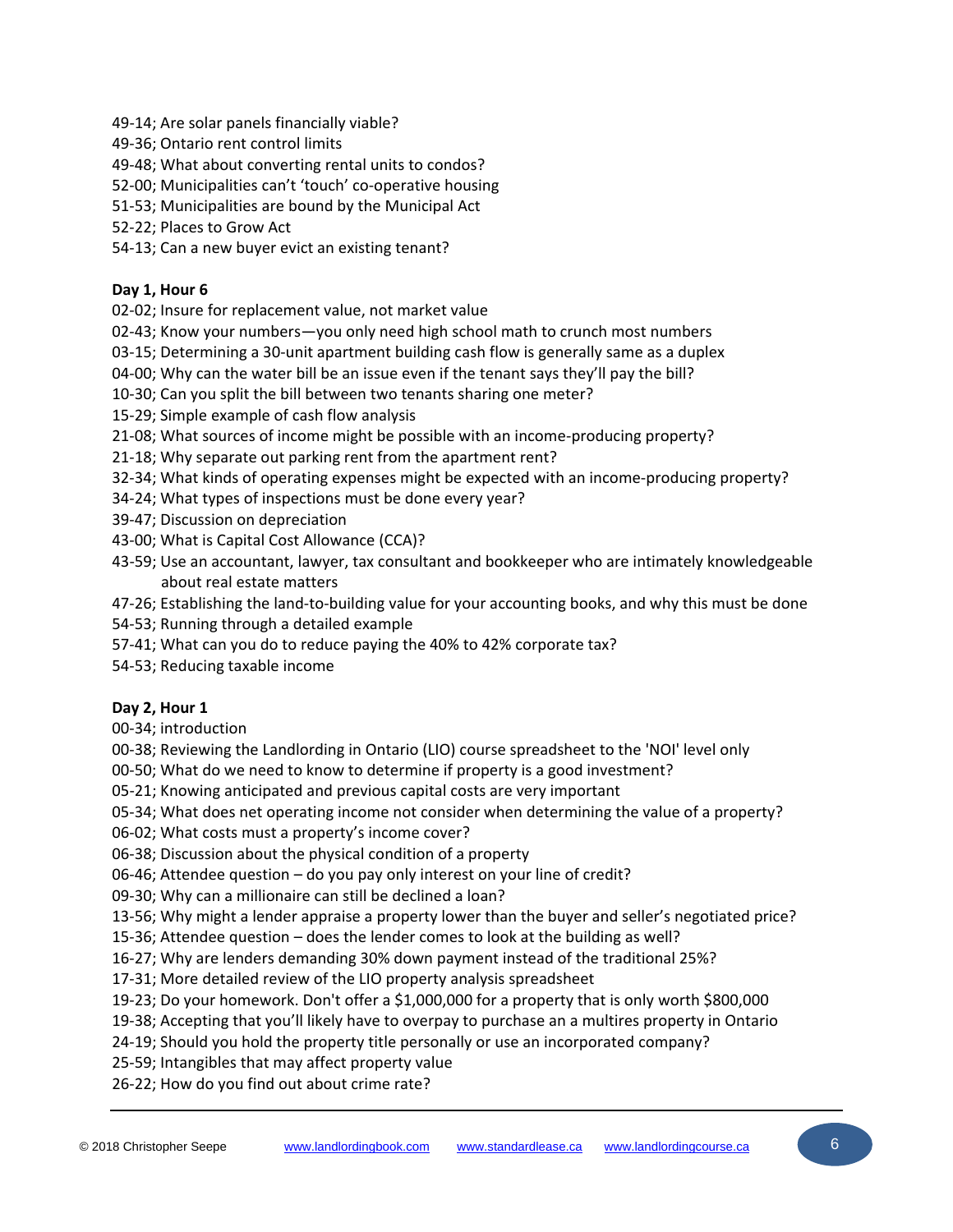- ‐40; What questions should you ask the seller before vising the property?
- ‐43; Attendee question can you challenge property taxes?
- ‐32; Attendee question how much can you recover via an above guideline rent increase?
- ‐05; Find out about major items affecting profitability and financeability
- ‐14; Attendee question have move‐in dates only become important since rent control?
- ‐47; Attendee question would it also be a concern if you have many tenants with 'new' move‐in dates?
- ‐07; Discussion and explanation about ice damming
- ‐52; Icicles might indicate a major issue with the roof
- ‐27; Is the building heated by gas or electricity?

#### **Day 2, Hour 2**

- ‐07; In 2018 government stopped landlords from being able to pass on electricity increases to the tenant
- ‐40; More questions to ask before visiting a property
- 02-30; Attendee comment and discussion: gentrification causes the cost of housing to rise and displaces lower income families
- 07-30; Municipal by-laws often require 1.5 parking spaces or more per rental unit in a building
- ‐09; Should you lease any equipment?
- ‐58; Cash flow (or profit) is calculated before major capital expenses
- ‐23; How do you calculate cash flow?
- ‐17; Where does the money for capital cost come from?
- ‐10; What should be included in your due diligence?
- ‐15; Attendee question do you factor in projected capital costs into your purchase price?
- ‐05; RCCA must be repaid when you sell your property
- ‐09; When do you ask if a seller will consider a VTB?
- ‐04; Who is doing the janitorial work?
- ‐35; Who does the property management currently on behalf of the seller?
- ‐15; Why do lenders and CMHC automatically add 5% of gross income to the property's expenses? Most real estate listings do not include a property management fee
- ‐13; Using the LIO spreadsheets. I do three different analyses: (1) using the seller's financial numbers (2) anticipating the lender's numbers (3) extrapolating potential actual financials based on upsides the buyer can project
- ‐29: Why does it matter who takes out the garbage?
- 37:00; What is a cap(italization) rate and where it come from?
- ‐46; The LIO spreadsheet includes many financial ratios and factors, of which I place a lot of attention and analysis on five
- ‐53; Three formulas for cash‐on‐cash
- ‐09; Many investors don't factor into their profit the mortgage principal they've paid, which becomes equity

## **Day 2, Hour 3**

- ‐08; Discussion on mortgage principal recapture
- ‐42; Disposition (disposing) of the property is factored into internal rate of return (IRR)
- ‐17; Calculating return of investment
- ‐33; Two ways to think of cap rate
- 04-54; Attendee comment 17.8% of working Ontarians are on ODSP. Seepe researched this number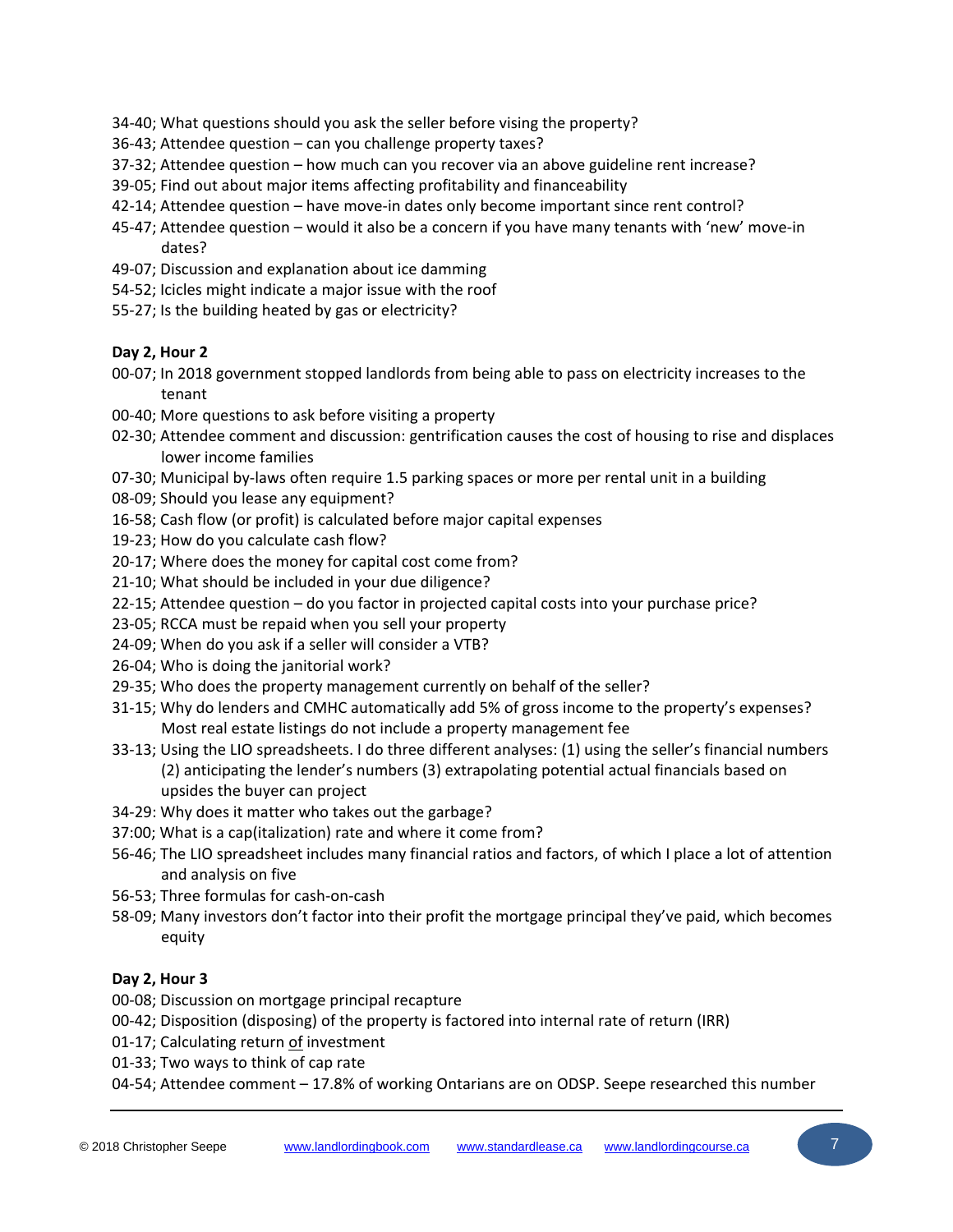and it appears to be 6.7%

- 05-11; Landlord cannot refuse a tenant because they are on ODSP breach of the Human Rights Code
- 08-26; Discussion on breach of the right of quiet enjoyment. The right of other people not to be impacted by the behaviour of their neighbour
- 08‐45; Cap rate as return on investment
- 10‐12; Cap rate is 'relative', not 'absolute'
- 13-06; What I believe influences the movement of cap rate as it applies to income generating investment properties
- 13‐40; What happens when cap rates rise and why many investors who overpay for, or overleverage, their property could lose everything
- 13‐52; How to better understand why property value decreases as acp rate increases
- 14‐42; CBRE (commercial brokerage) chart that shows cap rate performance versus market factors
- 18‐19; Attendee question shouldn't the cap rate be the same whether there's a mortgage?
- 19‐35; Magic triangle for easily remembering the formulas for calculating cap rate, property value and NOI
- 36‐10; Find lenders who work on 75 to 90 basis points above the 10 year Canada Bond Rate
- 42‐44; Where can you find historical and recent current cap rates for multiresidential properties within different geographic areas? What does cap rate not consider?
- 48‐44; As a seller, why would you want to offer a high cap rate?
- 50‐58; Review of what a stigmatism is and how that might affect the purchase decision
- 55‐50; What financial indicators and ratios help you better understand the financial viability of the investment property?
- 56‐03; Discussion about the significant challenges and risks of the N15 notice for domestic violence
- 58‐29; Back to financial indicator and ratios, Cap rate tells only half the story on property value with discussion on the many things it doesn't tell you.

# **Day 2, Hour 4**

- 00-17; Detailed discussion about using the LIO spreadsheet. Why input the evaluation date? Why try to find out the current owner's purchase date and amount if possible?
- 01:00 Every qualifier in any stock prospectus states: 'past performance is no indication of future performance'. Historical property appreciation doesn't mean the next owner will do as well or better
- 02‐42; Discussion on Ontario's Municipal Property Assessment Corporation (MPAC).
- 03‐00; How realistic are MPAC's numbers? What is the Direct Capitalization Method? Where can you find market rents?
- 13-40; What is the Lender assessing when looking at move-in dates? What is the average lender's preferred move-in date mix?
- 14‐39; Determining annual income from all sources
- 15‐40; Why deduct vacancy and bad debt off the top (from gross income)?
- 16‐17; The value of a cell tower (if you can get a lease for one)
- 20‐50; Normalizing the gross income stream
- 21‐01; Calculating effective gross income
- 21‐19; Reviewing different types of operational expenses
- 23‐08; How much does it cost to clean up a death in a rental unit?
- 23‐39; Property taxes
- 25‐14; Attendee question can MPAC raise the tax at any time?
- 28‐00; How to possibly legally avoid paying Land Transfer Tax (LTT) and what downside might be